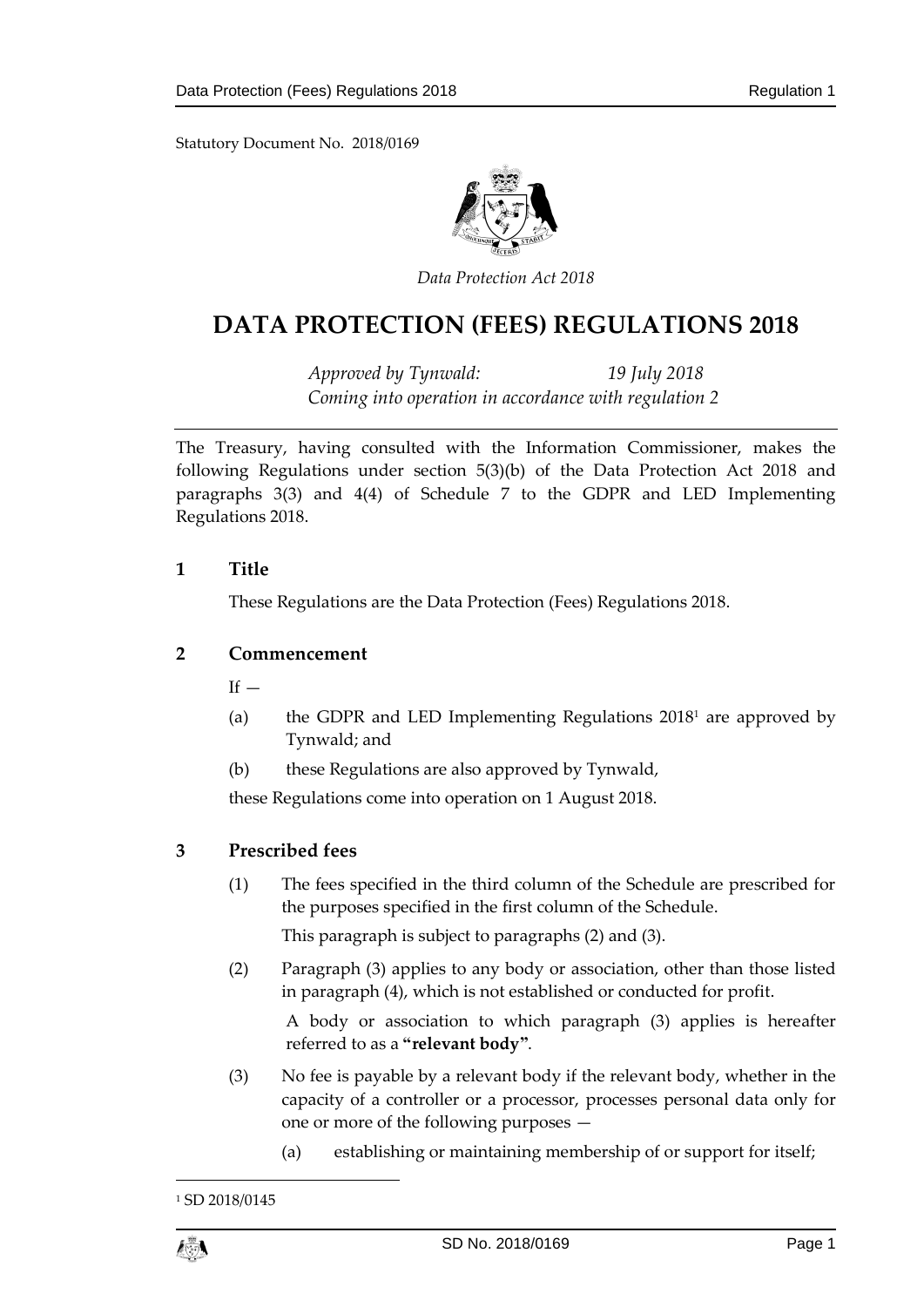- (b) providing or administering activities for individuals who are either members of it or have regular contact with it; or
- (c) if the relevant body is a charity, facilitating its proper functioning as such.
- (4) Paragraph (3) does not apply to  $-$ 
	- (a) the Council of Ministers;
	- (b) a Department or Statutory Board;
	- (c) Tynwald, the Council or the Keys;
	- (d) a Local Authority or joint board; or
	- (e) a body established by or acting under the direction of one or more bodies mentioned in subparagraphs (a) to (d).

The only exemption from the requirement to pay fees that applies to any of bodies listed in this paragraph (or the members of any of those bodies) is specified in paragraph (5).

- (5) No fee is payable by a controller or processor who
	- (a) is a member, or is nominated as a candidate for membership, of Tynwald or a Local Authority; and
	- (b) does not process personal data except for the purpose of
		- (i) that membership; or
		- (ii) seeking support by the electors of the constituency, district or ward for which that controller or processor, as the case may be, is a member or a nominated candidate.
- (6) In this regulation
	- **"joint board"** means a board constituted under section 7 of the *Local Government Act 1985;*
	- **"Local Authority"** has the same meaning as is given to that term by section 3(1) of the *Local Government Consolidation Act 1916*.

**MADE 18 JULY 2018**

#### **ALFRED CANNAN, MHK**

*Minister for the Treasury*

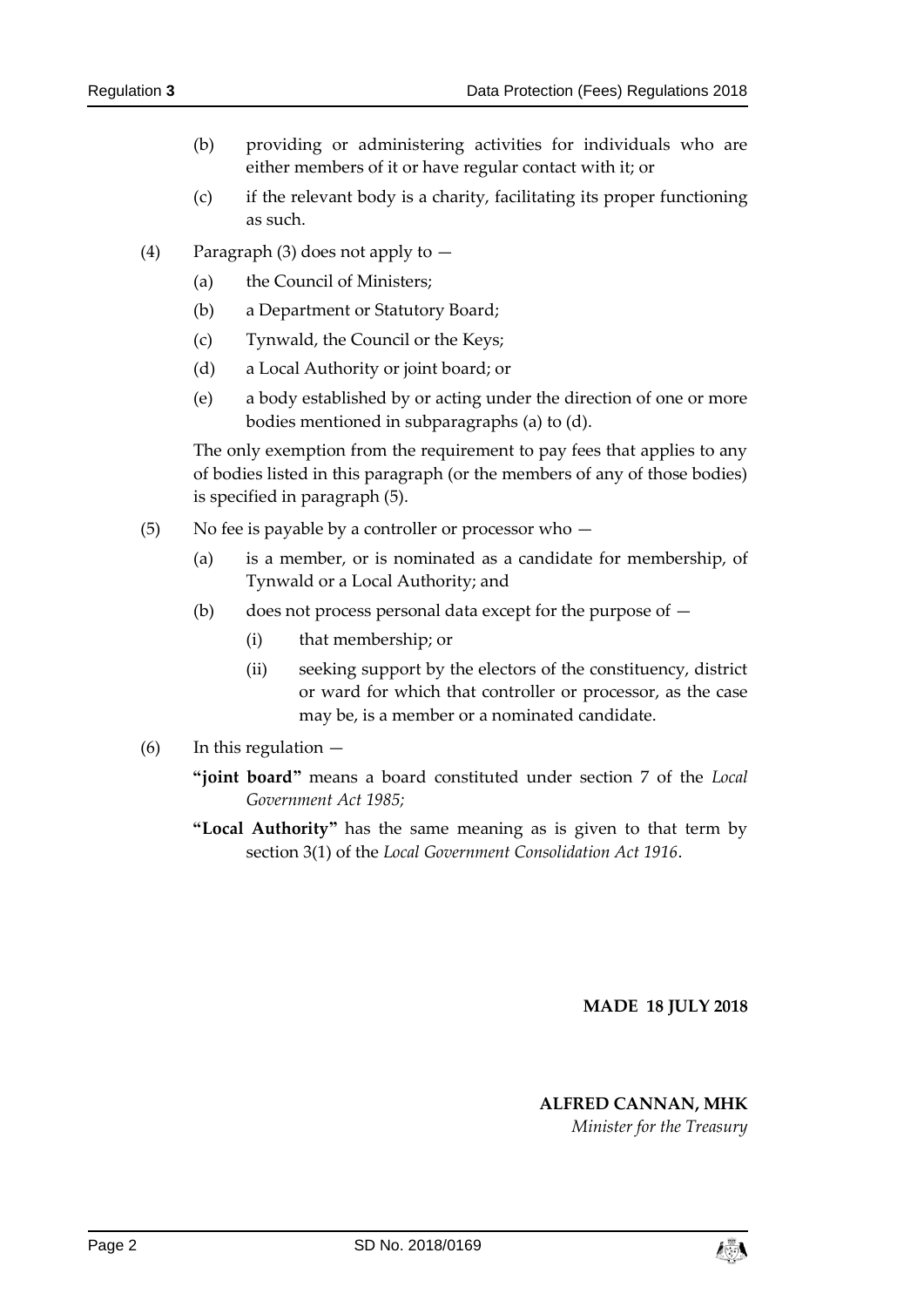## **SCHEDULE**

# **FEES**

# Regulation 3(1)

| <b>Provision of the GDPR</b><br>and LED Implementing<br>Regulations | Subject matter                                                                                                                                                                                                             | Fee |
|---------------------------------------------------------------------|----------------------------------------------------------------------------------------------------------------------------------------------------------------------------------------------------------------------------|-----|
| Schedule 7, paragraph 3(3)                                          | Registration under<br>subparagraph 3(3)<br>(including registration in<br>respect of more than one<br>controller under paragraph<br>8 or 9 of Schedule 7 to the<br>GDPR and LED<br><b>Implementing Regulations</b><br>2018. | £70 |
| Schedule 7, paragraph 4(4)                                          | Retention of entry<br>1n<br>register (other than<br>an<br>entry to which paragraph<br>14 of Schedule 7 to the<br>GDPR<br>and<br>LED <sup>1</sup><br>Implementing Regulations<br>2018 applies)                              | £50 |